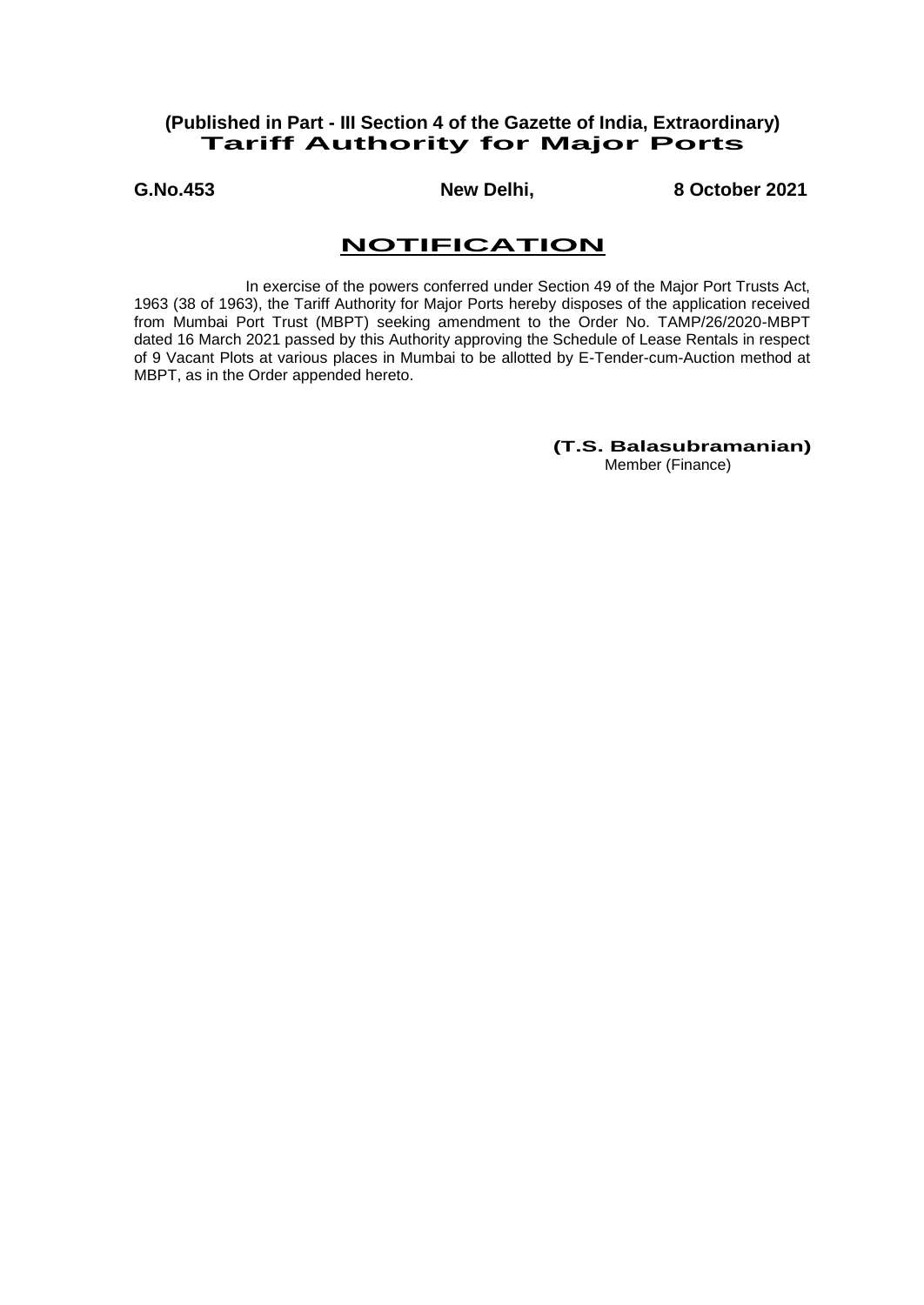## **Tariff Authority for Major Ports Case No. TAMP/26/2020-MBPT**

### **The Mumbai Port Trust - - - Applicant**

# j. **QUORUM**

(i). Shri. T.S. Balasubramanian, Member (Finance)

(ii). Shri. Sunil Kumar Singh, Member (Economic)

## O R D E R

(Passed on this  $15^{th}$  day of September, 2021)

This case relates to an application dated 02 August 2021 received from Mumbai Port Trust (MBPT) seeking amendment to the Order No. TAMP/26/2020-MBPT dated 16 March 2021 passed by this Authority approving the Schedule of Lease Rentals in respect of 9 Vacant Plots at various places in Mumbai to be allotted by E-Tender-cum-Auction method at MBPT.

2. It may be recalled that this Authority vide its Order No. TAMP/26/2020-MBPT dated 16 March 2021 has disposed the proposal received from MBPT seeking approval for Schedule of Lease Rentals in respect of 9 Vacant Plots at various places in Mumbai to be allotted by E-Tender-cum-Auction method at MBPT. The said order has been notified in the Gazette of India on 12 April 2021 vide Gazette No. 165.

3. In this backdrop, the MBPT vide its letter No.FA/OEA-L/13(20)/Gen/164 dated 2 August 2021 has requested to amend certain paras i.e**.** Para 7 (xi) as well as Note 1 of Annexure and Para 7(xii) of the order No. TAMP/26/2020-MBPT dated 16 March 2021. The submissions made by the MBPT in its application dated 2 August 2021 and the reasons for proposed amendment are tabulated below:

| Sr. | <b>Existing para</b>                 | <b>Proposed amendment</b>    | <b>Reason for amendment</b>      |
|-----|--------------------------------------|------------------------------|----------------------------------|
| No. |                                      |                              |                                  |
| a.  | Para 7 (xi) of the Order             |                              |                                  |
|     | "The MBPT is seen to have            | The MBPT is seen to          | In terms of Para $13(c)$ of      |
|     | proposed a note to the effect that   | have proposed a note the     | PGLM, the approval of            |
|     | the lease rentals are valid upto     | effect that<br>lease<br>the  | TAMP is necessary for the        |
|     | 30.09.2022 with 4% increase          | rentals are<br>valid<br>upto | fixation of latest SOR. A        |
|     | every October and that first such    | 4%<br>30.09.2022<br>with     | Writ Petition filed by MbPT      |
|     | increase will be effective from 01   | increase every October       | challenging<br>TAMP's            |
|     | October 2021." In this regard, it is | first<br>that<br>such<br>and | notification was pending         |
|     | relevant here to mention that        | increase will be effective   | before the Hon'ble High          |
|     | Clause 13 (c) of the Land Policy     | from 01 October 2021.        | Court<br>2000.<br>since,         |
|     | Guidelines of 2014 stipulates that   |                              | Subsequently,<br>after           |
|     | the Port Trust Board will fix a rate | this regard, it is<br>$\ln$  | deliberations with the           |
|     | of annual escalation which would     | relevant here to mention     | Ministry, and the TAMP           |
|     | not be less than 2% and also         | that Clause $13(c)$ of the   | officials,<br><b>TAMP</b><br>the |
|     | mentions that the SOR would be       | Land Policy Guidelines of    | clarified that the SOR           |
|     | re-fixed once in 5 years by TAMP.    | 2014stipulates that the      | applicable to Township           |
|     | Accordingly, the MBPT has            | Port Trust Board will fix a  | MbPT<br>areas of<br>from         |
|     | proposed 4% annual escalation.       | rate of annual escalation    | 01.10.2012 to be notified        |
|     | Also, since the lease rent being     | which would not be less      | by TAMP and hence the            |
|     | approved is for the period           | 2%<br>than<br>also<br>and    | Writ<br>Petition<br>was          |
|     | beginning 01 October 2020, the       | mentions that the SOR        | withdrawn from High Court        |
|     | said lease shall be subject to its   | would be re-fixed once in    | by MbPT. In terms of             |
|     | first annual escalation on 01        | by<br>TAMP.<br>5<br>years    | clause 13 of PGLM, the           |
|     | October 2021, in line with the       | Accordingly, the MBPT        | SOR will be for 5 years.         |
|     | Land Policy Guidelines, 2014.        | has proposed 4% annual       | Therefore, revision<br>of        |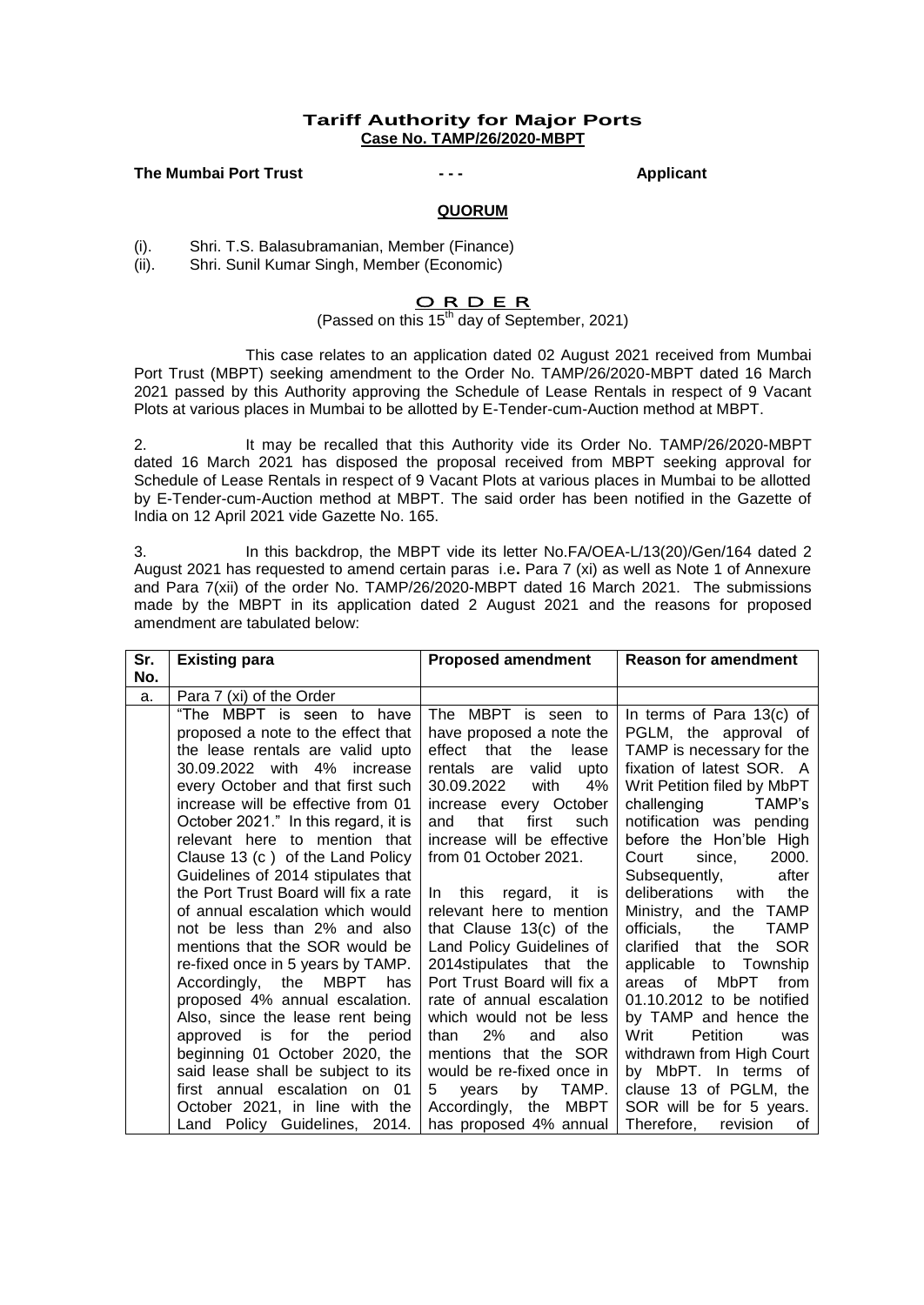|    | <b>MBPT</b><br>the<br>However,<br>has<br>the<br>proposed<br>validity<br>upto<br>30.9.2022 i.e. only for 2 years,<br>which is changed to 30.09.2025.<br>Accordingly, the Note prescribed<br>is changed to the effect."                                                                                                                                                                                           | escalation.<br>Also, since<br>lease<br>rent<br>the<br>being<br>approved is for the period<br>beginning 01<br>October<br>2020, the said lease shall<br>be subject to its first<br>annual escalation on 01<br>October 2021, in line with<br>the<br>Land<br>Policy<br>Guidelines, 2014.<br>The<br>MBPT has proposed the<br>validity upto 30.9.2022 i.e.<br>for<br>$\mathbf{2}$<br>only<br>years.<br>Accordingly,<br>the<br>Note<br>prescribed is changed to<br>the effect. | SOR for the period from<br>01.10.2017 to 30.09.2022<br>is to be notified by TAMP.<br>Accordingly, proposals for<br>approval of SOR, for the<br>lettings in Township Area,<br>for above period has been<br>mooted. The notified SOR<br>for 9 vacant plots was<br>based<br>prepared<br>on<br>recommendations of Land<br>Allotment<br>Committee<br>formed as per Para 13 of<br>PGLM 2015 and approved<br>by the Board vide TR<br>No.261 & 301 of 2020 for<br>the years' period from                         |
|----|-----------------------------------------------------------------------------------------------------------------------------------------------------------------------------------------------------------------------------------------------------------------------------------------------------------------------------------------------------------------------------------------------------------------|-------------------------------------------------------------------------------------------------------------------------------------------------------------------------------------------------------------------------------------------------------------------------------------------------------------------------------------------------------------------------------------------------------------------------------------------------------------------------|----------------------------------------------------------------------------------------------------------------------------------------------------------------------------------------------------------------------------------------------------------------------------------------------------------------------------------------------------------------------------------------------------------------------------------------------------------------------------------------------------------|
| b. | Note 1 in Annexure (SOR)<br>"The lease rental shall remain in<br>force for a period of five years<br>effective from 1 October 2020 to<br>30 September 2025 subject to<br>@<br>4%<br>increase<br>p.a<br>every<br>October. First such 4% increase<br>will be due on 01.10.2021."                                                                                                                                  | rental shall<br>The lease<br>remain in force for<br>- a<br>period effective from 1st<br>30 <sup>th</sup><br>October 2020 to<br>September 2022 subject<br>to increase @ 4% p.a.<br>every October. First such<br>4% increase will be due<br>on 01.10.2021.                                                                                                                                                                                                                | 01.10.2017 to 30.09.2022.<br>Therefore, the validity of<br>the SOR for the subject 09<br>vacant plots has been<br>decided<br>to<br>be<br>upto<br>30.09.2022 to bring the<br>uniformity in SoR period of<br>MbPT.                                                                                                                                                                                                                                                                                         |
| c. | Para 7(xii) of the Order<br>"The MBPT has proposed another                                                                                                                                                                                                                                                                                                                                                      | The MBPT has proposed                                                                                                                                                                                                                                                                                                                                                                                                                                                   | <b>SOR</b><br>The<br>has<br>been                                                                                                                                                                                                                                                                                                                                                                                                                                                                         |
|    | note to the effect that the rent will<br>be worked out on the bases of the<br>Actual Built-up area, subject to<br>minimum of FSI 1.00. Since the<br>said note gives clarity and would<br>avoid ambiguity, the proposed<br>note is approved. However, if<br>rate will increase for higher FSI,<br>the MBPT is advised to seek the<br>approval of this Authority for such<br>higher rate with due justification." | another note to the effect<br>that the rent will<br>be<br>worked out on the basis<br>of the Actual Built-up<br>area, subject to minimum<br>FSI 1.00. Since the said<br>note gives clarity and<br>would avoid ambiguity,<br>the proposed note is<br>approved. However, for<br>higher FSI, the MbPT is<br>advised to calculate rent<br>proportionately as per<br>applicable higher FSI at<br>same<br>the<br>SOR<br>rate<br>approved by the TAMP.                          | calculated<br>taking<br>into<br>account FSI 1.00, which is<br>a base unit. However, for<br>any increased permissible<br>FSI<br>as<br>per<br>D.C.<br>Regulations of MCGM and<br>MbPT, SPA, rent will be<br>calculated proportionately<br>as per permissible FSI.<br>There is no need to seek<br>approval of the TAMP for<br>increase in FSI which will<br>with<br>be in accordance<br>D.C.<br>applicable<br>Regulations. Hence this<br>clause<br>needs<br>to<br>be<br>amended as shown<br>-in<br>italics. |

4. With reference to the submissions made by MBPT vide its letter dated 2 August 2021, the following position emerges:

(i). Based on a proposal filed by Mumbai Port Trust (MBPT) in July 2020, this Authority vide its Order No. TAMP/26/2020-MBPT dated 16 March 2021 has approved the Schedule of Lease Rentals in respect of 9 Vacant Plots at various places in Mumbai belonging to MBPT and to be allotted by MBPT through E-Tender-cum-Auction.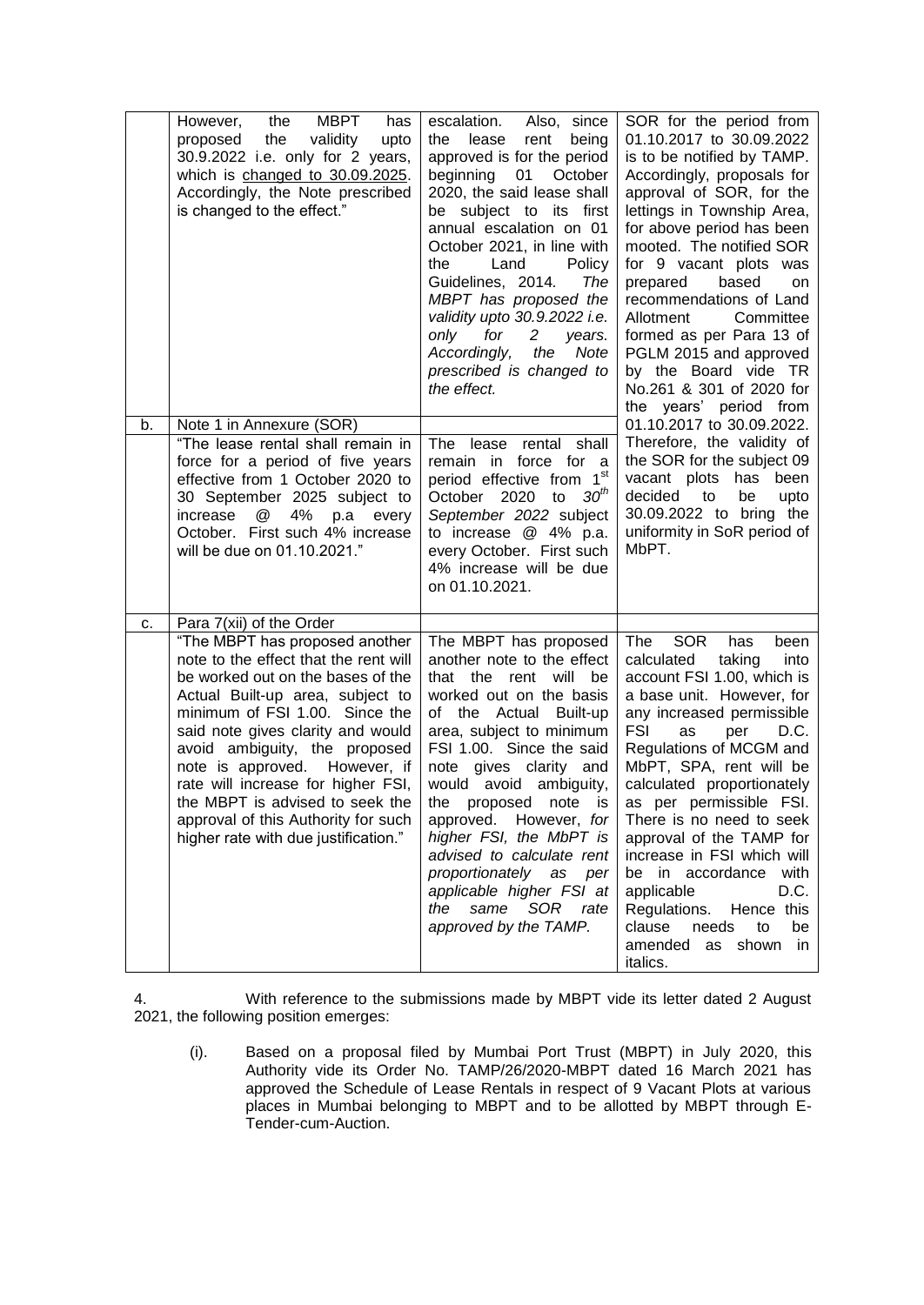(ii). In its proposal, the MBPT had proposed a note to the effect that the lease rentals are valid upto 30.09.2022 with 4% increase every October and that first such increase will be effective from 01 October 2021. In this regard, reference is drawn to para no. 7 (xi) of the Order dated 16 March 2021, which is reproduced below:

**"***The MBPT is seen to have proposed a note to the effect that the lease rentals are valid upto 30.09.2022 with 4% increase every October and that first such increase will be effective from 01 October 2021.*

*In this regard, it is relevant here to mention that Clause 13(c) of the Land Policy Guidelines of 2014 stipulates that the Port Trust Board will fix a rate of annual escalation which would not be less than 2% and also mentions that the SOR would be re-fixed once in 5 years by TAMP. Accordingly, the MBPT has proposed 4% annual escalation. Also, since the lease rent being approved is for the period beginning 01 October 2020, the said lease shall be subject to its first annual*  escalation on 01 October 2021, in line with the Land Policy Guidelines, 2014. *However, the MBPT has proposed the validity upto 30.9.2022 i.e. only for 2 years, which is changed to 30.09.2025. Accordingly, the Note prescribed is changed to the effect.***"**

As seen from above, the MBPT had proposed the validity of the rates only for a period of 2 years ending upto 30.9.2022. However, given that the Land Policy Guidelines mentions that the SOR would be re-fixed once in 5 years, the validity was prescribed for a period of five years effective from 1 October 2020 to 30 September 2025. Now, the MBPT has categorically requested that validity of the SOR for the subject 09 vacant plots be prescribed upto 30.09.2022, so as to bring the uniformity in SOR period of MBPT. In this regard, it is submitted that the lease rentals approved by the Board of Trustees for the lands of MBPT for the period from 1980 upto 30 September 2012 as per the Compromise formula had been upheld by the Hon'ble Supreme Court of India. As such, the Government had advised the MBPT in May 2019 to fix the SOR for all areas of Mumbai Port including Township areas with effect from 01 October 2012 onwards. As such, the MBPT has submitted various proposals in the past, seeking approval for lease rentals for the various areas of MBPT, for the quinquennial period from 01 October 2012 to 30 September 2017 as well as the quinquennial period from 01 October 2017 to 30 September 2022. Thus, to have uniformity in SOR period, the MBPT is seen to have proposed validity upto 30 September 2022 in respect of the Schedule of Lease Rentals for 9 Vacant Plots at various places in Mumbai. Prescription of a common validity period for all the land parcels would enable the port to file a comprehensive proposal for revision of lease rentals for the estates of MBPT (which has never materialized incase of MBPT till date), for the period beyond 30 September 2022. Based on the reasoning given by the Port and to have uniformity in the tariff validity period, this Authority is inclined to prescribe the validity upto 30 September 2022. As such, the note no. 1 forming part of the Schedule of Rates (SOR) for the 9 plots as approved vide Order dated 16 March 2021 is modified.

(iii). In its proposal, the MBPT had also proposed another note to the effect that the rent will be worked out on the basis of the Actual Built-up area, subject to minimum of FSI 1.00. In this regard, reference is drawn to para no. 7 (xii) of the Order dated 16 March 2021, which is reproduced below:

**"***The MBPT has proposed another note to the effect that the rent will be worked out on the basis of the Actual Built-up area, subject to minimum of FSI 1.00. Since the said note gives clarity and would avoid ambiguity, the proposed note is approved. However, if rate will increase for higher FSI, the MBPT is advised to seek the approval of this Authority for such higher rate with due justification.***"**